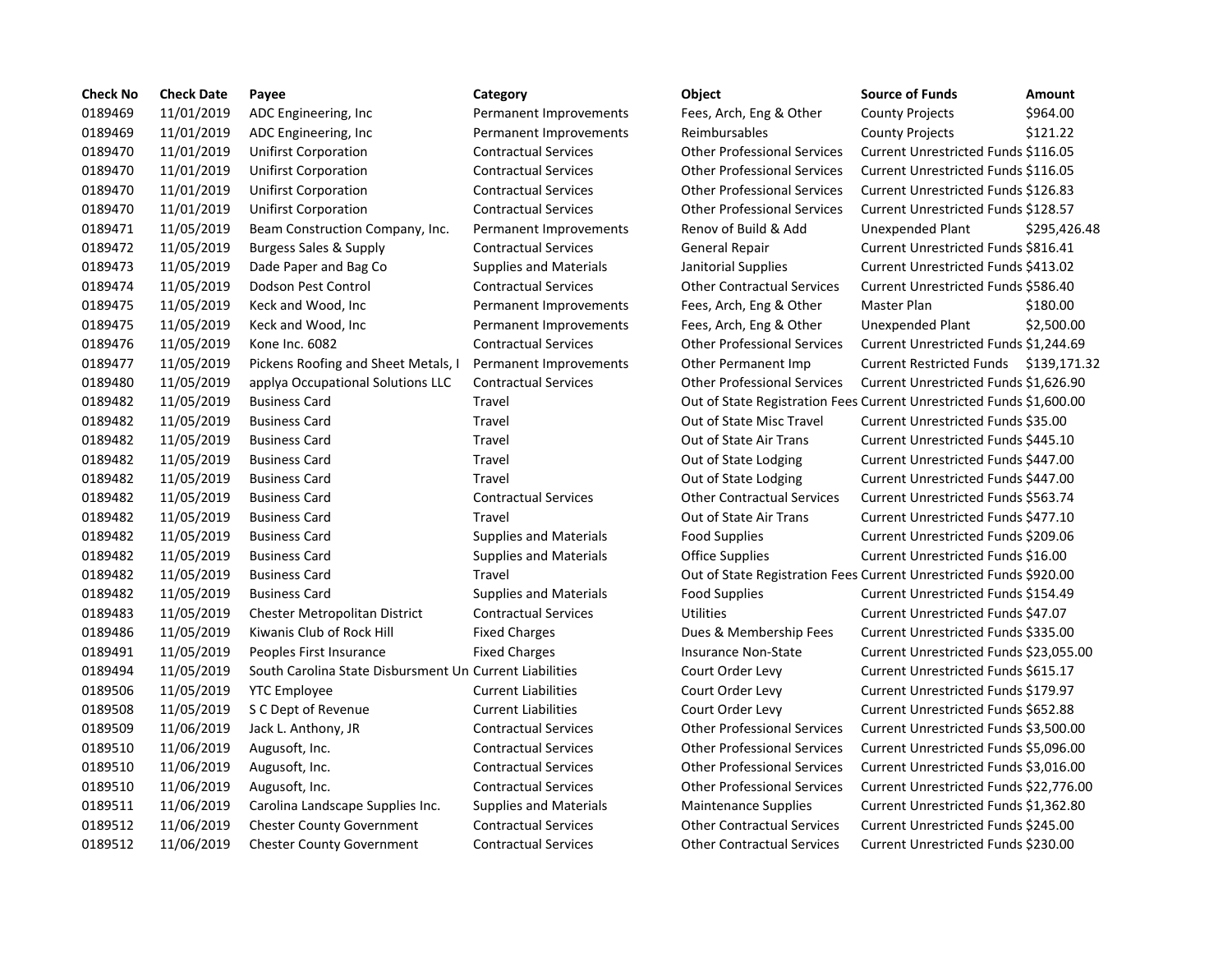| <b>Check No</b> | <b>Check Date</b> | Payee                                                      | Category                      | Object                             | <b>Source of Funds</b><br>Amount           |
|-----------------|-------------------|------------------------------------------------------------|-------------------------------|------------------------------------|--------------------------------------------|
| 0189512         | 11/06/2019        | <b>Chester County Government</b>                           | <b>Contractual Services</b>   | <b>Other Contractual Services</b>  | Current Unrestricted Funds \$260.00        |
| 0189513         | 11/06/2019        | Club Colors                                                | Miscellaneous                 | Contingencies                      | Current Unrestricted Funds \$263.12        |
| 0189513         | 11/06/2019        | Club Colors                                                | Miscellaneous                 | Contingencies                      | Current Unrestricted Funds \$400.66        |
| 0189513         | 11/06/2019        | Club Colors                                                | Miscellaneous                 | Contingencies                      | Current Unrestricted Funds \$639.86        |
| 0189513         | 11/06/2019        | Club Colors                                                | Miscellaneous                 | Contingencies                      | Current Unrestricted Funds \$508.30        |
| 0189513         | 11/06/2019        | Club Colors                                                | Miscellaneous                 | Contingencies                      | Current Unrestricted Funds \$271.32        |
| 0189513         | 11/06/2019        | Club Colors                                                | Miscellaneous                 | Contingencies                      | <b>Current Unrestricted Funds \$260.42</b> |
| 0189513         | 11/06/2019        | Club Colors                                                | Miscellaneous                 | Contingencies                      | Current Unrestricted Funds \$49.90         |
| 0189513         | 11/06/2019        | Club Colors                                                | Miscellaneous                 | Contingencies                      | Current Unrestricted Funds \$53.68         |
| 0189513         | 11/06/2019        | Club Colors                                                | Miscellaneous                 | Contingencies                      | Current Unrestricted Funds \$-13.96        |
| 0189514         | 11/06/2019        | <b>CNC DOOR COMPANY</b>                                    | <b>Contractual Services</b>   | <b>Other Professional Services</b> | Current Unrestricted Funds \$3,612.0       |
| 0189514         | 11/06/2019        | <b>CNC DOOR COMPANY</b>                                    | <b>Contractual Services</b>   | <b>Other Professional Services</b> | Current Unrestricted Funds \$753.00        |
| 0189515         | 11/06/2019        | Complete Partition Repair, Inc.                            | <b>Contractual Services</b>   | <b>Other Professional Services</b> | Current Unrestricted Funds \$800.00        |
| 0189516         | 11/06/2019        | Cox's Rock Hill Inc                                        | <b>Contractual Services</b>   | <b>Other Professional Services</b> | Current Unrestricted Funds \$380.00        |
| 0189516         | 11/06/2019        | Cox's Rock Hill Inc                                        | <b>Contractual Services</b>   | <b>Other Professional Services</b> | Current Unrestricted Funds \$90.00         |
| 0189516         | 11/06/2019        | Cox's Rock Hill Inc                                        | <b>Contractual Services</b>   | <b>Other Professional Services</b> | Current Unrestricted Funds \$-10.00        |
| 0189517         | 11/06/2019        | CPI Training Solutions, Inc.                               | <b>Contractual Services</b>   | <b>Other Professional Services</b> | Current Unrestricted Funds \$1,800.0       |
| 0189518         | 11/06/2019        | DXC Technology Services LLC                                | <b>Contractual Services</b>   | <b>Other Contractual Services</b>  | Current Unrestricted Funds \$708.82        |
| 0189518         | 11/06/2019        | DXC Technology Services LLC                                | <b>Contractual Services</b>   | <b>Other Contractual Services</b>  | Current Unrestricted Funds \$704.06        |
| 0189519         | 11/06/2019        | Hoffman and Hoffman Inc                                    | <b>Contractual Services</b>   | <b>General Repair</b>              | Current Unrestricted Funds \$1,200.0       |
| 0189520         | 11/06/2019        | KnowBe4, Inc.                                              | <b>Contractual Services</b>   | <b>Other Contractual Services</b>  | Current Unrestricted Funds \$5,905.3       |
| 0189520         | 11/06/2019        | KnowBe4, Inc.                                              | <b>Contractual Services</b>   | <b>Other Contractual Services</b>  | Current Unrestricted Funds \$0.00          |
| 0189521         | 11/06/2019        | Line Equipment Sales Co, Inc.                              | <b>Supplies and Materials</b> | <b>Education Supplies</b>          | Current Restricted Funds \$2,140.4         |
| 0189522         | 11/06/2019        | Mid-Carolina Ahec, Inc.                                    | <b>Contractual Services</b>   | <b>Other Professional Services</b> | Current Unrestricted Funds \$150.00        |
| 0189522         | 11/06/2019        | Mid-Carolina Ahec, Inc.                                    | <b>Contractual Services</b>   | <b>Other Professional Services</b> | Current Unrestricted Funds \$15.00         |
| 0189523         | 11/06/2019        | Palmetto Tire and Service                                  | <b>Contractual Services</b>   | <b>General Repair</b>              | Current Unrestricted Funds \$405.38        |
| 0189524         | 11/06/2019        | Saf Technologies Inc                                       | <b>Contractual Services</b>   | <b>Other Professional Services</b> | Current Unrestricted Funds \$383.90        |
| 0189525         | 11/06/2019        | Southeastern Chapter National Safet Supplies and Materials |                               | <b>Education Supplies</b>          | Current Unrestricted Funds \$878.64        |
| 0189526         | 11/06/2019        | Staffmark                                                  | <b>Contractual Services</b>   | <b>Other Contractual Services</b>  | Current Unrestricted Funds \$686.40        |
| 0189528         | 11/07/2019        | <b>Business Card</b>                                       | Travel                        | Out of State Lodging               | Current Unrestricted Funds \$449.74        |
| 0189528         | 11/07/2019        | <b>Business Card</b>                                       | Travel                        | Out of State Lodging               | Current Unrestricted Funds \$449.74        |
| 0189528         | 11/07/2019        | <b>Business Card</b>                                       | Travel                        | Out of State Lodging               | Current Unrestricted Funds \$300.38        |
| 0189528         | 11/07/2019        | <b>Business Card</b>                                       | Travel                        | Out of State Lodging               | Current Restricted Funds \$824.07          |
| 0189529         | 11/07/2019        | Your Event Source                                          | <b>Contractual Services</b>   | <b>Other Professional Services</b> | Current Unrestricted Funds \$1,385.        |
| 0189530         | 11/07/2019        | Accred Board for Eng and Tech                              | <b>Fixed Charges</b>          | Dues & Membership Fees             | Current Unrestricted Funds \$3,500.0       |
| 0189531         | 11/11/2019        | Davis & Floyd, Inc.                                        | Permanent Improvements        | Reimbursables                      | Unexpended Plant<br>\$117.74               |
| 0189531         | 11/11/2019        | Davis & Floyd, Inc.                                        | Permanent Improvements        | Fees, Arch, Eng & Other            | \$2,197.0<br>Unexpended Plant              |
| 0189532         | 11/11/2019        | ESP Associates, Inc.                                       | Permanent Improvements        | Fees, Arch, Eng & Other            | \$4,947.5<br>Unexpended Plant              |
| 0189533         | 11/11/2019        | Fastenal                                                   | <b>Supplies and Materials</b> | <b>Other Supplies</b>              | Current Unrestricted Funds \$351.16        |

# 0189512 11/06/2019 Chester County Government Contractual Services Other Contractual Services Current Unrestricted Funds \$260.00 aneous **11.06.13 11.06.13 Contingencies** Current Unrestricted Funds \$263.12 aneous **111113 11113 111113 11113 11113 11113 11113 11113 11113 11113 11113 11113 11113 11113 11113 1111** aneous 0189513 11/06/2019 Club Colors Miscellaneous Contingencies Current Unrestricted Funds \$639.86 aneous **11.1206 11.06.12019 Contingencies** Current Unrestricted Funds \$508.30 aneous **11.06.139512 Contingencies** Current Unrestricted Funds \$271.32 aneous **11.139513 11.13 11.13 11.13 11.13 11.13 11.13 11.13 11.13 11.13 11.13 11.13 11.13 11.13 11.13 11.13 11.** aneous **11.13 11.13 11.13 11.13 11.13 11.13 11.13 11.13 11.13 11.13 11.13 11.13 11.13 11.13 11.13 11.13 11.13 1** 0189513 11/06/2019 Club Colors Miscellaneous Contingencies Current Unrestricted Funds \$53.68 0189513 11/06/2019 Club Colors Miscellaneous Contingencies Current Unrestricted Funds \$-13.96 0189514 11/06/2019 CNC DOOR COMPANY Contractual Services Other Professional Services Current Unrestricted Funds \$3,612.00 0189514 11/06/2019 CNC DOOR COMPANY Contractual Services Other Professional Services Current Unrestricted Funds \$753.00 0189515 11/06/2019 Complete Partition Repair, Inc Contractual Services Other Professional Services Current Unrestricted Funds \$800.00 0189516 11/06/2019 Cox's Rock Hill Inc Contractual Services Other Professional Services Current Unrestricted Funds \$380.00 0189516 11/06/2019 Cox's Rock Hill Inc Contractual Services Other Professional Services Current Unrestricted Funds \$90.00 0189516 11/06/2019 Cox's Rock Hill Inc Contractual Services Other Professional Services Current Unrestricted Funds \$-10.00 0189517 11/06/2019 CPI Training Solutions, Inc. Contractual Services Other Professional Services Current Unrestricted Funds \$1,800.00 0189518 11/06/2019 DXC Technology Services LLC Contractual Services Other Contractual Services Current Unrestricted Funds \$708.82 0189518 11/06/2019 DXC Technology Services LLC Contractual Services Other Contractual Services Current Unrestricted Funds \$704.06 0189519 11/06/2019 Hoffman and Hoffman Inc Contractual Services General Repair Current Unrestricted Funds \$1,200.00 0189520 11/06/2019 KnowBe4, Inc. Contractual Services Other Contractual Services Current Unrestricted Funds \$5,905.35 0189520 11/06/2019 KnowBe4, Inc. Contractual Services Other Contractual Services Current Unrestricted Funds \$0.00 1935 Is and Materials **Education Supplies Current Restricted Funds** \$2,140.48 0189522 11/06/2019 Mid-Carolina Ahec, Inc. Contractual Services Other Professional Services Current Unrestricted Funds \$150.00 0189522 11/06/2019 Mid-Carolina Ahec, Inc. Contractual Services Other Professional Services Current Unrestricted Funds \$15.00 0189523 11/06/2019 Palmetto Tire and Service Contractual Services General Repair Current Unrestricted Funds \$405.38 0189524 11/06/2019 Saf Technologies Inc Contractual Services Other Professional Services Current Unrestricted Funds \$383.90 onternation Supplies and Materials Supplies Supplies Current Unrestricted Funds \$878.64 0189526 11/06/2019 Staffmark Contractual Services Other Contractual Services Current Unrestricted Funds \$686.40 Out of State Lodging Current Unrestricted Funds \$449.74 Out of State Lodging Current Unrestricted Funds \$449.74 Out of State Lodging Current Unrestricted Funds \$300.38 Out of State Lodging Current Restricted Funds \$824.07 0189529 11/07/2019 Your Event Source Contractual Services Other Professional Services Current Unrestricted Funds \$1,385.00 harges Tech Charges Board Engine Board Fixed Engines Accreding Controllers Accreding Fees Current Unrestricted Funds \$3,500.00 nent Improvements Reimbursables **Demanent Improvements** Reimbursables Unexpended Plant \$117.74 01189531 1111/11/11/11/2019 Parmanents Fees, Arch, Eng & Other Unexpended Plant \$2,197.00 nent Improvements Fees, Arch, Eng & Other Unexpended Plant \$4,947.50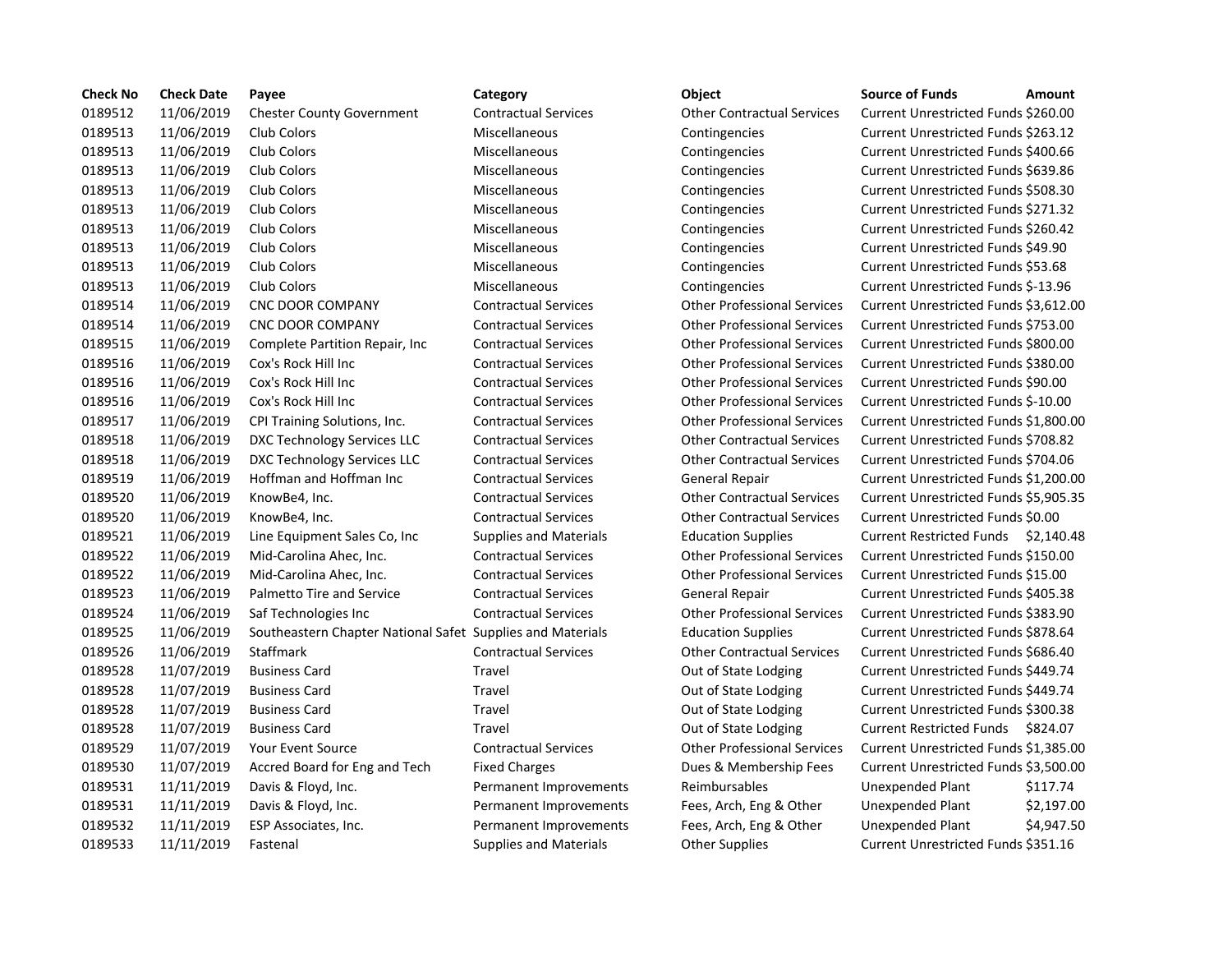| <b>Check No</b> | <b>Check Date</b> | Payee                               | Category                                             | Object                             | <b>Source of Funds</b><br>Amount           |
|-----------------|-------------------|-------------------------------------|------------------------------------------------------|------------------------------------|--------------------------------------------|
| 0189534         | 11/11/2019        | Interstate Supply Company Inc       | <b>Supplies and Materials</b>                        | Janitorial Supplies                | Current Unrestricted Funds \$226.95        |
| 0189535         | 11/11/2019        | Midwest Tape, LLC                   | Equipment                                            | Library Books, Maps & Film         | Current Unrestricted Funds \$172.79        |
| 0189535         | 11/11/2019        | Midwest Tape, LLC                   | Equipment                                            | Library Books, Maps & Film         | Current Unrestricted Funds \$277.75        |
| 0189535         | 11/11/2019        | Midwest Tape, LLC                   | Equipment                                            | Library Books, Maps & Film         | Current Unrestricted Funds \$347.74        |
| 0189536         | 11/11/2019        | S C Legislative Council             | Equipment                                            | Library Books, Maps & Film         | Current Unrestricted Funds \$230.00        |
| 0189537         | 11/11/2019        | Snipes                              | <b>Supplies and Materials</b>                        | Janitorial Supplies                | Current Unrestricted Funds \$31.93         |
| 0189538         | 11/11/2019        | Statesville Roofing & Building Rest | Permanent Improvements                               | Other Permanent Imp                | <b>County Projects</b><br>\$482.50         |
| 0189539         | 11/11/2019        | Meltwater News US Inc               | <b>Contractual Services</b>                          | <b>Other Professional Services</b> | Current Unrestricted Funds \$2,500.00      |
| 0189540         | 11/11/2019        | applya Occupational Solutions LLC   | Op Revenue - Other Current Unres ARC PT BKGD DRG TST |                                    | Current Unrestricted Funds \$233.44        |
| 0189541         | 11/11/2019        | applya Occupational Solutions LLC   | <b>Contractual Services</b>                          | <b>Other Professional Services</b> | Current Unrestricted Funds \$59.40         |
| 0189542         | 11/11/2019        | Sysco Food Services of Charlotte Ll | <b>Supplies and Materials</b>                        | <b>Food Supplies</b>               | Current Unrestricted Funds \$1,009.08      |
| 0189542         | 11/11/2019        | Sysco Food Services of Charlotte Ll | <b>Supplies and Materials</b>                        | <b>Food Supplies</b>               | Current Unrestricted Funds \$1,151.27      |
| 0189542         | 11/11/2019        | Sysco Food Services of Charlotte Ll | <b>Supplies and Materials</b>                        | <b>Food Supplies</b>               | Current Unrestricted Funds \$766.12        |
| 0189542         | 11/11/2019        | Sysco Food Services of Charlotte Ll | <b>Supplies and Materials</b>                        | <b>Food Supplies</b>               | Current Unrestricted Funds \$1,227.53      |
| 0189542         | 11/11/2019        | Sysco Food Services of Charlotte Ll | <b>Supplies and Materials</b>                        | <b>Food Supplies</b>               | Current Unrestricted Funds \$1,060.79      |
| 0189544         | 11/12/2019        | York Technical College Foundation   | <b>Fixed Charges</b>                                 | <b>Rent Non State</b>              | Current Unrestricted Funds \$1,666.67      |
| 0189544         | 11/12/2019        | York Technical College Foundation   | <b>Fixed Charges</b>                                 | <b>Rent Non State</b>              | Current Unrestricted Funds \$1,607.53      |
| 0189544         | 11/12/2019        | York Technical College Foundation   | <b>Fixed Charges</b>                                 | <b>Rent Non State</b>              | Current Unrestricted Funds \$3,082.37      |
| 0189553         | 11/13/2019        | Designbar, Llc                      | <b>Current Assets</b>                                | <b>Prepaid Expenses</b>            | Current Unrestricted Funds \$4,455.00      |
| 0189554         | 11/13/2019        | Cherry Tree, LLC                    | <b>Fixed Charges</b>                                 | <b>Rent Non State</b>              | Current Unrestricted Funds \$8,532.50      |
| 0189555         | 11/13/2019        | Digital Jewelry Company LLC         | <b>Supplies and Materials</b>                        | <b>Other Supplies</b>              | Current Unrestricted Funds \$174.06        |
| 0189556         | 11/14/2019        | <b>Comporium Communications</b>     | <b>Contractual Services</b>                          | Telephone                          | Current Unrestricted Funds \$15,622.42     |
| 0189558         | 11/19/2019        | Adams Outdoor Advertising of Nc     | <b>Contractual Services</b>                          | Advertising                        | Current Unrestricted Funds \$1,999.80      |
| 0189559         | 11/19/2019        | Airgas Usa, Llc                     | <b>Supplies and Materials</b>                        | <b>Education Supplies</b>          | <b>Current Unrestricted Funds \$23.88</b>  |
| 0189559         | 11/19/2019        | Airgas Usa, Llc                     | <b>Supplies and Materials</b>                        | <b>Education Supplies</b>          | <b>Current Unrestricted Funds \$22.83</b>  |
| 0189560         | 11/19/2019        | <b>Atlanta Dental Supply</b>        | Equipment                                            | <b>Educational Equipment</b>       | Current Restricted Funds \$13,894.00       |
| 0189561         | 11/19/2019        | Best Rent A Car                     | Travel                                               | Travel                             | Current Unrestricted Funds \$91.48         |
| 0189561         | 11/19/2019        | Best Rent A Car                     | Travel                                               | Travel                             | Current Unrestricted Funds \$49.81         |
| 0189561         | 11/19/2019        | Best Rent A Car                     | Travel                                               | Travel                             | Current Unrestricted Funds \$50.56         |
| 0189561         | 11/19/2019        | Best Rent A Car                     | Travel                                               | Travel                             | Current Unrestricted Funds \$39.59         |
| 0189561         | 11/19/2019        | <b>Best Rent A Car</b>              | Travel                                               | Travel                             | Current Unrestricted Funds \$106.02        |
| 0189561         | 11/19/2019        | <b>Best Rent A Car</b>              | Travel                                               | Travel                             | Current Unrestricted Funds \$196.86        |
| 0189561         | 11/19/2019        | <b>Best Rent A Car</b>              | Travel                                               | Travel                             | Current Unrestricted Funds \$158.36        |
| 0189561         | 11/19/2019        | Best Rent A Car                     | Travel                                               | Travel                             | Current Unrestricted Funds \$39.59         |
| 0189561         | 11/19/2019        | Best Rent A Car                     | Travel                                               | Travel                             | Current Unrestricted Funds \$158.36        |
| 0189562         | 11/19/2019        | <b>Bridge Interpreting Service</b>  | <b>Contractual Services</b>                          | <b>Other Professional Services</b> | Current Unrestricted Funds \$3,420.00      |
| 0189563         | 11/19/2019        | Canon Solutions America Inc         | <b>Fixed Charges</b>                                 | <b>Rental Other</b>                | <b>Current Unrestricted Funds \$104.82</b> |
| 0189563         | 11/19/2019        | <b>Canon Solutions America Inc.</b> | <b>Fixed Charges</b>                                 | Leased To Own Equip                | Current Unrestricted Funds \$781.10        |
| 0189564         | 11/19/2019        | Caretaker Management Service Inc    | <b>Contractual Services</b>                          | <b>Other Contractual Services</b>  | Current Unrestricted Funds \$1,250.00      |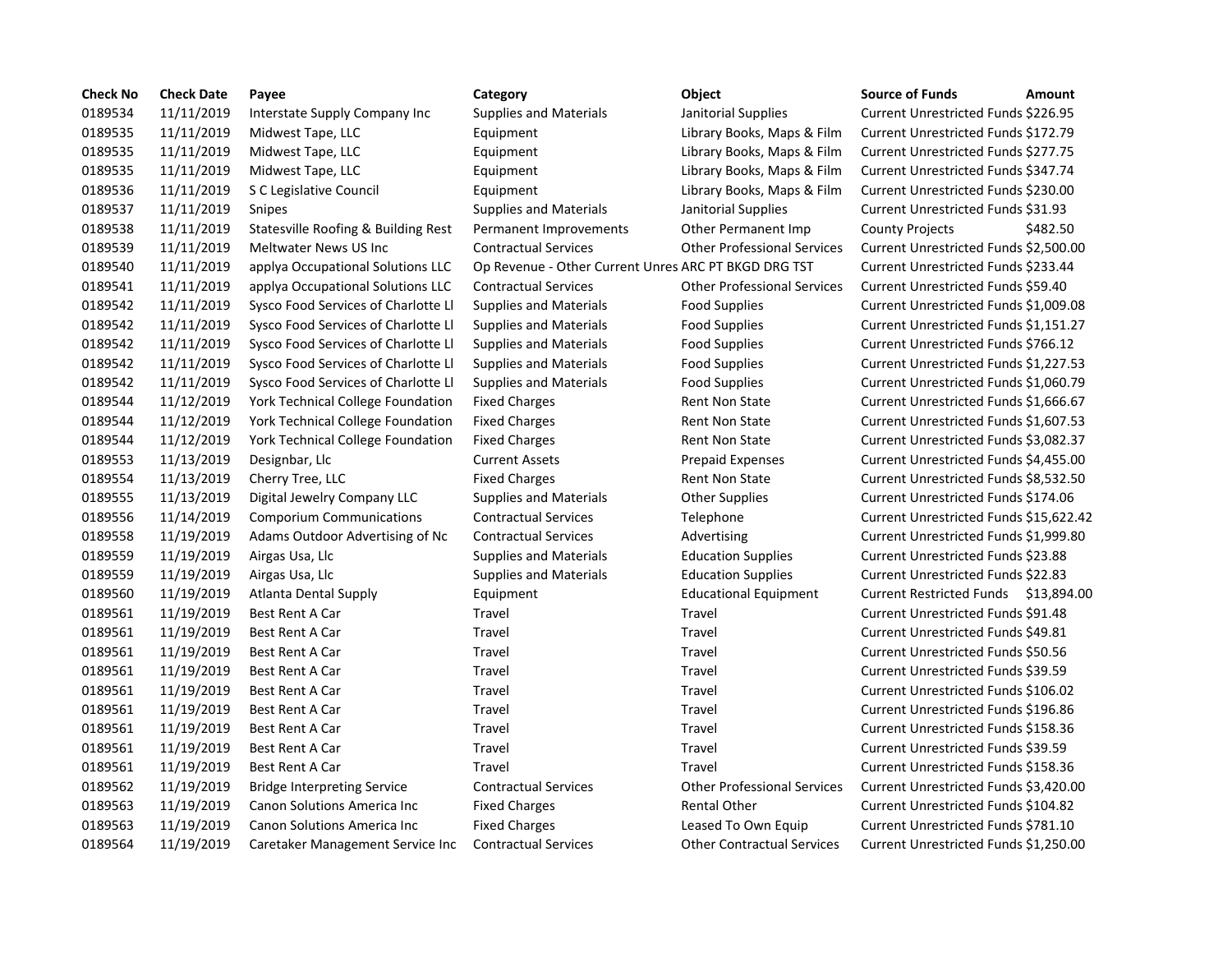| <b>Check No</b> | <b>Check Date</b> | Payee                                                  | Category                                             | Object                             | <b>Source of Funds</b><br>Amount            |  |
|-----------------|-------------------|--------------------------------------------------------|------------------------------------------------------|------------------------------------|---------------------------------------------|--|
| 0189564         | 11/19/2019        | Caretaker Management Service Inc                       | <b>Contractual Services</b>                          | <b>Other Contractual Services</b>  | Current Unrestricted Funds \$400.00         |  |
| 0189564         | 11/19/2019        | Caretaker Management Service Inc                       | <b>Contractual Services</b>                          | <b>Other Professional Services</b> | Current Unrestricted Funds \$450.00         |  |
| 0189565         | 11/19/2019        | Dade Paper and Bag Co                                  | <b>Supplies and Materials</b>                        | Janitorial Supplies                | Current Unrestricted Funds \$1,234.79       |  |
| 0189566         | 11/19/2019        | Eagle Wood, Inc.                                       | Permanent Improvements                               | Other Permanent Imp                | Unexpended Plant<br>\$95,610.54             |  |
| 0189567         | 11/19/2019        | Ellucian Inc                                           | <b>Contractual Services</b>                          | <b>Other Professional Services</b> | Current Unrestricted Funds \$2,982.00       |  |
| 0189568         | 11/19/2019        | Forklifts Unlimited Inc                                | <b>Contractual Services</b>                          | <b>Other Professional Services</b> | Current Unrestricted Funds \$454.75         |  |
| 0189569         | 11/19/2019        | IData Incorporated                                     | <b>Contractual Services</b>                          | <b>Other Professional Services</b> | Current Unrestricted Funds \$742.50         |  |
| 0189569         | 11/19/2019        | IData Incorporated                                     | <b>Contractual Services</b>                          | <b>Other Professional Services</b> | Current Unrestricted Funds \$1,215.00       |  |
| 0189570         | 11/19/2019        | Johnson Controls Inc                                   | <b>Contractual Services</b>                          | <b>General Repair</b>              | Current Unrestricted Funds \$7,320.00       |  |
| 0189571         | 11/19/2019        | Kwik Klean, Inc.                                       | <b>Contractual Services</b>                          | <b>Other Professional Services</b> | Current Unrestricted Funds \$8.50           |  |
| 0189571         | 11/19/2019        | Kwik Klean, Inc.                                       | <b>Contractual Services</b>                          | <b>Other Professional Services</b> | Current Unrestricted Funds \$10.20          |  |
| 0189572         | 11/19/2019        | Lowes Home Centers                                     | <b>Contractual Services</b>                          | <b>General Repair</b>              | Current Unrestricted Funds \$60.20          |  |
| 0189572         | 11/19/2019        | <b>Lowes Home Centers</b>                              | <b>Contractual Services</b>                          | General Repair                     | Current Unrestricted Funds \$110.14         |  |
| 0189573         | 11/19/2019        | Softdocs Inc                                           | <b>Contractual Services</b>                          | <b>Other Contractual Services</b>  | Current Unrestricted Funds \$8,910.00       |  |
| 0189574         | 11/19/2019        | Staffmark                                              | <b>Contractual Services</b>                          | <b>Other Contractual Services</b>  | Current Unrestricted Funds \$522.59         |  |
| 0189574         | 11/19/2019        | Staffmark                                              | <b>Contractual Services</b>                          | <b>Other Contractual Services</b>  | Current Unrestricted Funds \$228.80         |  |
| 0189575         | 11/19/2019        | United Air Filter Company                              | <b>Supplies and Materials</b>                        | <b>Maintenance Supplies</b>        | Current Unrestricted Funds \$213.92         |  |
| 0189575         | 11/19/2019        | United Air Filter Company                              | <b>Supplies and Materials</b>                        | <b>Maintenance Supplies</b>        | Current Unrestricted Funds \$1,562.24       |  |
| 0189576         | 11/19/2019        | Waste Management of the Carolinas Contractual Services |                                                      | <b>Other Contractual Services</b>  | Current Unrestricted Funds \$452.70         |  |
| 0189577         | 11/19/2019        | Accreditation Commission for Educat Fixed Charges      |                                                      | Dues & Membership Fees             | Current Unrestricted Funds \$7,425.00       |  |
| 0189578         | 11/19/2019        | applya Occupational Solutions LLC                      | Op Revenue - Other Current Unres ARC PT BKGD DRG TST |                                    | Current Unrestricted Funds \$196.35         |  |
| 0189578         | 11/19/2019        | applya Occupational Solutions LLC                      | <b>Contractual Services</b>                          | <b>Other Professional Services</b> | Current Unrestricted Funds \$701.25         |  |
| 0189579         | 11/19/2019        | <b>Chester Metropolitan District</b>                   | <b>Contractual Services</b>                          | Utilities                          | Current Unrestricted Funds \$712.21         |  |
| 0189580         | 11/19/2019        | Dept of Business and Professional R                    | <b>Fixed Charges</b>                                 | Dues & Membership Fees             | Current Unrestricted Funds \$95.00          |  |
| 0189581         | 11/19/2019        | University of Texas At Austin                          | <b>Fixed Charges</b>                                 | Dues & Membership Fees             | Current Unrestricted Funds \$1,025.00       |  |
| 0189582         | 11/19/2019        | <b>Bank of America</b>                                 | <b>Current Liabilities</b>                           | A/P Bank of America                | Current Unrestricted Funds \$194,884.24     |  |
| 0189584         | 11/20/2019        | Beam Construction Company, Inc.                        | Permanent Improvements                               | Renov of Build & Add               | Unexpended Plant<br>\$204,860.69            |  |
| 0189585         | 11/20/2019        | Rachel N. Adams                                        | <b>Contractual Services</b>                          | <b>Other Professional Services</b> | <b>Current Restricted Funds</b><br>\$302.40 |  |
| 0189586         | 11/20/2019        | Sysco Food Services of Charlotte Ll                    | <b>Supplies and Materials</b>                        | <b>Food Supplies</b>               | Current Unrestricted Funds \$8.40           |  |
| 0189587         | 11/21/2019        | American Airlines, Inc.                                | Travel                                               | Out of State Air Trans             | Current Unrestricted Funds \$459.47         |  |
| 0189587         | 11/21/2019        | American Airlines, Inc.                                | Travel                                               | Out of State Air Trans             | Current Unrestricted Funds \$859.50         |  |
| 0189587         | 11/21/2019        | American Airlines, Inc.                                | Travel                                               | Out of State Air Trans             | Current Unrestricted Funds \$956.23         |  |
| 0189587         | 11/21/2019        | American Airlines, Inc.                                | Travel                                               | Out of State Air Trans             | Current Unrestricted Funds \$459.47         |  |
| 0189587         | 11/21/2019        | American Airlines, Inc.                                | Travel                                               | Out of State Air Trans             | Current Unrestricted Funds \$469.00         |  |
| 0189587         | 11/21/2019        | American Airlines, Inc.                                | Travel                                               | Out of State Air Trans             | Current Unrestricted Funds \$1,187.11       |  |
| 0189587         | 11/21/2019        | American Airlines, Inc.                                | Travel                                               | Out of State Air Trans             | Current Unrestricted Funds \$390.30         |  |
| 0189587         | 11/21/2019        | American Airlines, Inc.                                | Travel                                               | Out of State Air Trans             | Current Unrestricted Funds \$50.00          |  |
| 0189587         | 11/21/2019        | American Airlines, Inc.                                | Travel                                               | Out of State Air Trans             | Current Unrestricted Funds \$459.10         |  |
| 0189587         | 11/21/2019        | American Airlines, Inc.                                | Travel                                               | Out of State Air Trans             | Current Unrestricted Funds \$459.47         |  |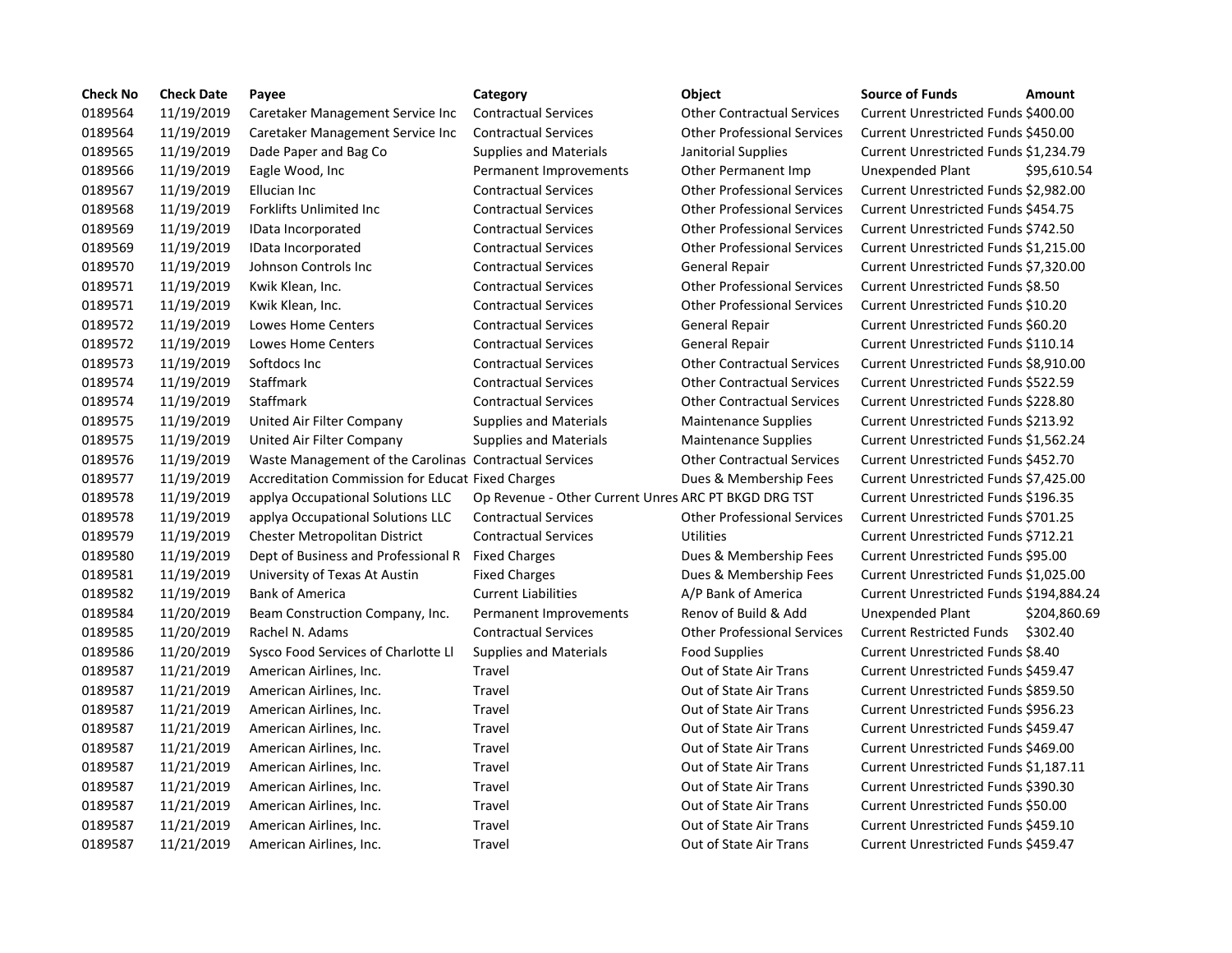| <b>Check No</b> | <b>Check Date</b> | Payee                                                  | Category                      | Object                    | <b>Source of Funds</b><br>Amount                                   |
|-----------------|-------------------|--------------------------------------------------------|-------------------------------|---------------------------|--------------------------------------------------------------------|
| 0189587         | 11/21/2019        | American Airlines, Inc.                                | Travel                        | Out of State Air Trans    | Current Unrestricted Funds \$342.10                                |
| 0189587         | 11/21/2019        | American Airlines, Inc.                                | Travel                        | Out of State Air Trans    | Current Unrestricted Funds \$794.30                                |
| 0189587         | 11/21/2019        | American Airlines, Inc.                                | Travel                        | Out of State Air Trans    | Current Unrestricted Funds \$395.10                                |
| 0189587         | 11/21/2019        | American Airlines, Inc.                                | Travel                        | Out of State Lodging      | Current Unrestricted Funds \$15.00                                 |
| 0189587         | 11/21/2019        | American Airlines, Inc.                                | Travel                        | Out of State Lodging      | Current Unrestricted Funds \$15.00                                 |
| 0189587         | 11/21/2019        | American Airlines, Inc.                                | Travel                        | Out of State Lodging      | Current Unrestricted Funds \$15.00                                 |
| 0189587         | 11/21/2019        | American Airlines, Inc.                                | <b>Travel</b>                 | Out of State Lodging      | Current Unrestricted Funds \$15.00                                 |
| 0189589         | 11/21/2019        | Boykin and Davis Llc                                   | <b>Contractual Services</b>   | Legal Services            | Current Unrestricted Funds \$1,966.                                |
| 0189591         | 11/21/2019        | <b>Chester Rental Uniform</b>                          | <b>Supplies and Materials</b> | <b>Clothing Supplies</b>  | Current Unrestricted Funds \$13.99                                 |
| 0189591         | 11/21/2019        | <b>Chester Rental Uniform</b>                          | <b>Supplies and Materials</b> | <b>Clothing Supplies</b>  | Current Unrestricted Funds \$13.99                                 |
| 0189591         | 11/21/2019        | <b>Chester Rental Uniform</b>                          | <b>Supplies and Materials</b> | <b>Clothing Supplies</b>  | Current Unrestricted Funds \$13.99                                 |
| 0189591         | 11/21/2019        | <b>Chester Rental Uniform</b>                          | <b>Supplies and Materials</b> | <b>Clothing Supplies</b>  | Current Unrestricted Funds \$13.99                                 |
| 0189591         | 11/21/2019        | <b>Chester Rental Uniform</b>                          | <b>Supplies and Materials</b> | <b>Clothing Supplies</b>  | Current Unrestricted Funds \$13.99                                 |
| 0189591         | 11/21/2019        | <b>Chester Rental Uniform</b>                          | <b>Current Liabilities</b>    | Uniform                   | Current Unrestricted Funds \$14.00                                 |
| 0189591         | 11/21/2019        | <b>Chester Rental Uniform</b>                          | <b>Current Liabilities</b>    | Uniform                   | Current Unrestricted Funds \$14.00                                 |
| 0189591         | 11/21/2019        | <b>Chester Rental Uniform</b>                          | <b>Current Liabilities</b>    | Uniform                   | Current Unrestricted Funds \$14.00                                 |
| 0189591         | 11/21/2019        | <b>Chester Rental Uniform</b>                          | <b>Current Liabilities</b>    | Uniform                   | Current Unrestricted Funds \$14.00                                 |
| 0189591         | 11/21/2019        | <b>Chester Rental Uniform</b>                          | <b>Current Liabilities</b>    | Uniform                   | Current Unrestricted Funds \$14.00                                 |
| 0189592         | 11/21/2019        | Professional Assoc of Cio                              | <b>Fixed Charges</b>          | Dues & Membership Fees    | Current Unrestricted Funds \$250.00                                |
| 0189593         | 11/21/2019        | State Fiscal Accountalility Authori                    | <b>Contractual Services</b>   | Printing                  | Current Unrestricted Funds \$121.00                                |
| 0189593         | 11/21/2019        | State Fiscal Accountalility Authori                    | <b>Contractual Services</b>   | Printing                  | Current Unrestricted Funds \$0.00                                  |
| 0189594         | 11/21/2019        | <b>Business Card</b>                                   | Travel                        | In State Lodging          | Current Unrestricted Funds \$542.94                                |
| 0189594         | 11/21/2019        | <b>Business Card</b>                                   | <b>Supplies and Materials</b> | <b>Food Supplies</b>      | Current Unrestricted Funds \$460.33                                |
| 0189594         | 11/21/2019        | <b>Business Card</b>                                   | <b>Supplies and Materials</b> | <b>Food Supplies</b>      | Current Unrestricted Funds \$98.36                                 |
| 0189594         | 11/21/2019        | <b>Business Card</b>                                   | <b>Supplies and Materials</b> | <b>Food Supplies</b>      | Current Unrestricted Funds \$28.70                                 |
| 0189595         | 11/22/2019        | <b>Business Card</b>                                   | Travel                        | Out of State Lodging      | Current Unrestricted Funds \$824.19                                |
| 0189595         | 11/22/2019        | <b>Business Card</b>                                   | <b>Supplies and Materials</b> | <b>Office Supplies</b>    | Current Unrestricted Funds \$30.67                                 |
| 0189595         | 11/22/2019        | <b>Business Card</b>                                   | <b>Supplies and Materials</b> | Food Supplies             | Current Unrestricted Funds \$276.12                                |
| 0189595         | 11/22/2019        | <b>Business Card</b>                                   | Travel                        | Out of State Misc Travel  | Current Unrestricted Funds \$37.30                                 |
| 0189595         | 11/22/2019        | <b>Business Card</b>                                   | Travel                        | In State Lodging          | Current Unrestricted Funds \$270.80                                |
| 0189595         | 11/22/2019        | <b>Business Card</b>                                   | Travel                        | Out of State Air Trans    | Current Unrestricted Funds \$60.00                                 |
| 0189595         | 11/22/2019        | <b>Business Card</b>                                   | <b>Supplies and Materials</b> | <b>Other Supplies</b>     | Current Restricted Funds \$398.00                                  |
| 0189595         | 11/22/2019        | <b>Business Card</b>                                   | <b>Supplies and Materials</b> | <b>Education Supplies</b> | Current Unrestricted Funds \$645.00                                |
| 0189595         | 11/22/2019        | <b>Business Card</b>                                   | Travel                        | Out of State Lodging      | Current Unrestricted Funds \$2,151.                                |
| 0189595         | 11/22/2019        | <b>Business Card</b>                                   | Travel                        | Out of State Other Trans  | Current Unrestricted Funds \$55.90                                 |
| 0189596         | 11/22/2019        | Carolinas Assoc of Collegiate Regis                    | Travel                        |                           | Out of State Registration Fees Current Unrestricted Funds \$300.00 |
| 0189597         | 11/22/2019        | Barnes and Noble College Bookstore Current Liabilities |                               |                           | A/P Student Barnes & Noble Current Unrestricted Funds \$48,563     |
| 0189598         | 11/22/2019        | <b>Business Card</b>                                   | Travel                        | Out of State Lodging      | Current Unrestricted Funds \$-449.74                               |
| 0189598         | 11/22/2019        | <b>Business Card</b>                                   | Travel                        | Out of State Lodging      | Current Unrestricted Funds \$-449.74                               |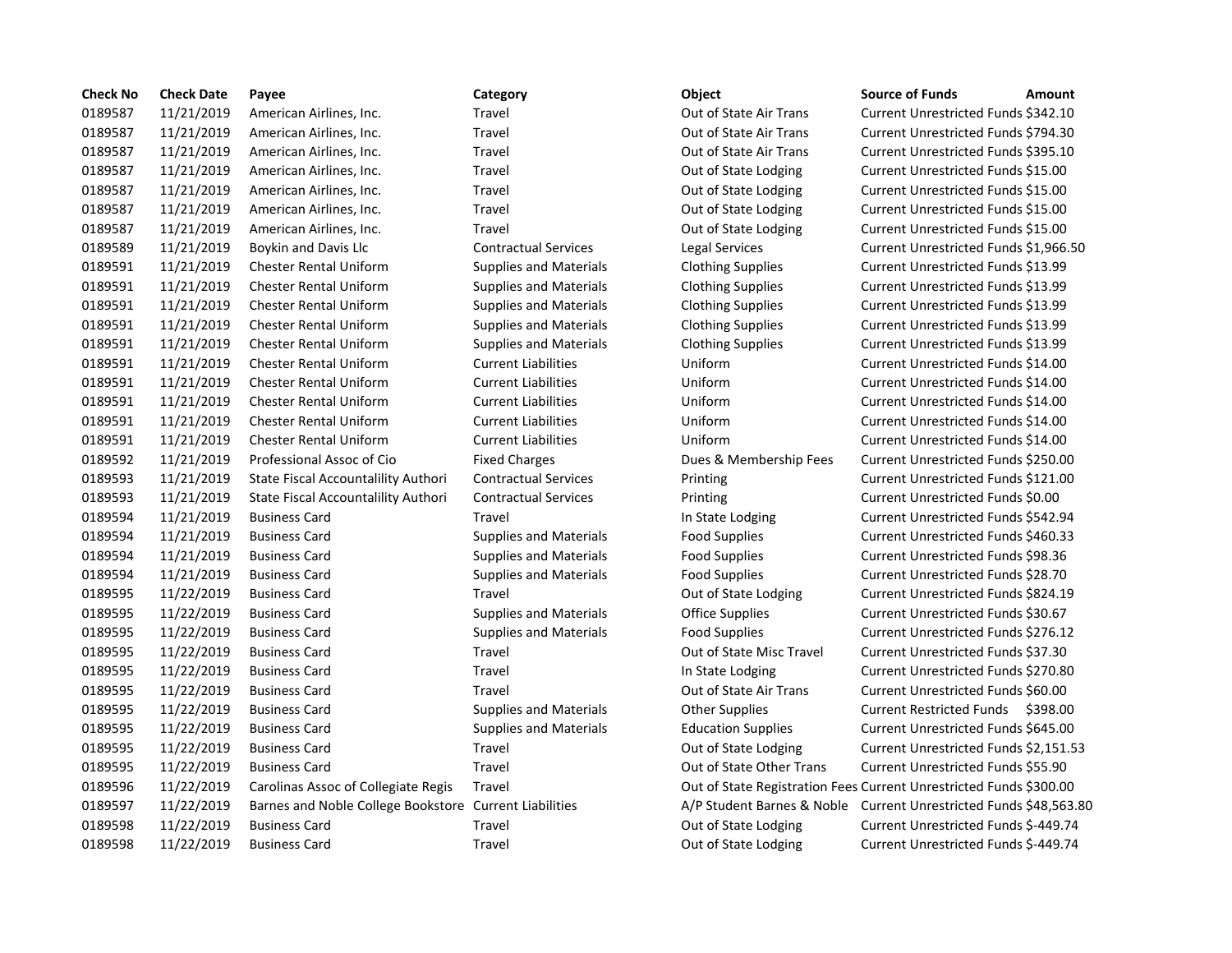| <b>Check No</b> | <b>Check Date</b> | Payee                              | Category                      | Object                             | <b>Source of Funds</b><br>Amount          |
|-----------------|-------------------|------------------------------------|-------------------------------|------------------------------------|-------------------------------------------|
| 0189598         | 11/22/2019        | <b>Business Card</b>               | Travel                        | Out of State Lodging               | Current Unrestricted Funds \$901.14       |
| 0189598         | 11/22/2019        | <b>Business Card</b>               | Travel                        | Out of State Lodging               | Current Unrestricted Funds \$901.14       |
| 0189598         | 11/22/2019        | <b>Business Card</b>               | Travel                        | Out of State Lodging               | Current Unrestricted Funds \$901.14       |
| 0189598         | 11/22/2019        | <b>Business Card</b>               | Travel                        | Out of State Lodging               | Current Unrestricted Funds \$600.76       |
| 0189598         | 11/22/2019        | <b>Business Card</b>               | Travel                        | Out of State Lodging               | Current Unrestricted Funds \$183.06       |
| 0189598         | 11/22/2019        | <b>Business Card</b>               | <b>Travel</b>                 | Out of State Lodging               | Current Unrestricted Funds \$183.06       |
| 0189598         | 11/22/2019        | <b>Business Card</b>               | Travel                        | In State Lodging                   | Current Unrestricted Funds \$181.26       |
| 0189598         | 11/22/2019        | <b>Business Card</b>               | Travel                        | Out of State Lodging               | Current Unrestricted Funds \$504.21       |
| 0189598         | 11/22/2019        | <b>Business Card</b>               | Travel                        | Out of State Lodging               | Current Unrestricted Funds \$183.06       |
| 0189598         | 11/22/2019        | <b>Business Card</b>               | Travel                        | Out of State Lodging               | Current Unrestricted Funds \$692.54       |
| 0189598         | 11/22/2019        | <b>Business Card</b>               | Travel                        | Out of State Lodging               | Current Unrestricted Funds \$692.54       |
| 0189598         | 11/22/2019        | <b>Business Card</b>               | Travel                        | Out of State Lodging               | Current Unrestricted Funds \$931.78       |
| 0189599         | 11/25/2019        | Airgas Usa, Llc                    | <b>Supplies and Materials</b> | <b>Education Supplies</b>          | Current Unrestricted Funds \$29.49        |
| 0189599         | 11/25/2019        | Airgas Usa, Llc                    | <b>Supplies and Materials</b> | <b>Education Supplies</b>          | Current Unrestricted Funds \$13.23        |
| 0189600         | 11/25/2019        | Canon Solutions America Inc        | <b>Fixed Charges</b>          | Leased To Own Equip                | Current Unrestricted Funds \$6,659.5      |
| 0189600         | 11/25/2019        | Canon Solutions America Inc        | <b>Supplies and Materials</b> | <b>Photocopy Supplies</b>          | Current Unrestricted Funds \$170.64       |
| 0189600         | 11/25/2019        | Canon Solutions America Inc        | <b>Supplies and Materials</b> | Photocopy Supplies                 | Current Unrestricted Funds \$18.51        |
| 0189601         | 11/25/2019        | Carolina Elevator Service Inc      | <b>Contractual Services</b>   | <b>Other Contractual Services</b>  | Current Unrestricted Funds \$408.83       |
| 0189602         | 11/25/2019        | City of Rock Hill                  | <b>Supplies and Materials</b> | Fuel                               | Current Unrestricted Funds \$167.65       |
| 0189602         | 11/25/2019        | City of Rock Hill                  | <b>Supplies and Materials</b> | Fuel                               | Current Unrestricted Funds \$708.06       |
| 0189603         | 11/25/2019        | Clinton Family Ford                | <b>Contractual Services</b>   | General Repair                     | Current Unrestricted Funds \$43.18        |
| 0189604         | 11/25/2019        | Daikin Applied Americas, Inc.      | <b>Contractual Services</b>   | <b>Other Professional Services</b> | Current Unrestricted Funds \$1,240.0      |
| 0189605         | 11/25/2019        | Data Network Solutions Inc         | <b>Contractual Services</b>   | <b>Other Contractual Services</b>  | Current Unrestricted Funds \$8,250.0      |
| 0189606         | 11/25/2019        | Davis & Floyd, Inc.                | Permanent Improvements        | Fees, Arch, Eng & Other            | \$4,394.0<br>Unexpended Plant             |
| 0189606         | 11/25/2019        | Davis & Floyd, Inc.                | Permanent Improvements        | Reimbursables                      | \$216.11<br>Unexpended Plant              |
| 0189607         | 11/25/2019        | Dell Computer Corporation          | <b>Contractual Services</b>   | <b>Other Professional Services</b> | Current Unrestricted Funds \$931.50       |
| 0189608         | 11/25/2019        | <b>Ebsco Subscription Services</b> | Equipment                     | Library Books, Maps & Film         | Current Unrestricted Funds \$22,048       |
| 0189609         | 11/25/2019        | ESP Associates, Inc.               | Permanent Improvements        | Reimbursables                      | Unexpended Plant<br>\$16.35               |
| 0189609         | 11/25/2019        | ESP Associates, Inc.               | Permanent Improvements        | Fees, Arch, Eng & Other            | \$1,287.5<br>Unexpended Plant             |
| 0189610         | 11/25/2019        | Gateway Supply Company             | <b>Contractual Services</b>   | General Repair                     | Current Unrestricted Funds \$484.18       |
| 0189610         | 11/25/2019        | Gateway Supply Company             | <b>Contractual Services</b>   | General Repair                     | Current Unrestricted Funds \$526.77       |
| 0189610         | 11/25/2019        | Gateway Supply Company             | <b>Contractual Services</b>   | General Repair                     | Current Unrestricted Funds \$124.64       |
| 0189610         | 11/25/2019        | Gateway Supply Company             | <b>Contractual Services</b>   | General Repair                     | <b>Current Unrestricted Funds \$57.28</b> |
| 0189610         | 11/25/2019        | <b>Gateway Supply Company</b>      | <b>Contractual Services</b>   | General Repair                     | Current Unrestricted Funds \$649.24       |
| 0189610         | 11/25/2019        | Gateway Supply Company             | <b>Contractual Services</b>   | General Repair                     | Current Unrestricted Funds \$29.08        |
| 0189610         | 11/25/2019        | Gateway Supply Company             | <b>Contractual Services</b>   | <b>General Repair</b>              | Current Unrestricted Funds \$38.36        |
| 0189610         | 11/25/2019        | Gateway Supply Company             | <b>Contractual Services</b>   | <b>General Repair</b>              | Current Unrestricted Funds \$104.96       |
| 0189610         | 11/25/2019        | Gateway Supply Company             | <b>Contractual Services</b>   | General Repair                     | Current Unrestricted Funds \$25.00        |
| 0189610         | 11/25/2019        | Gateway Supply Company             | <b>Contractual Services</b>   | <b>General Repair</b>              | Current Unrestricted Funds \$-20.07       |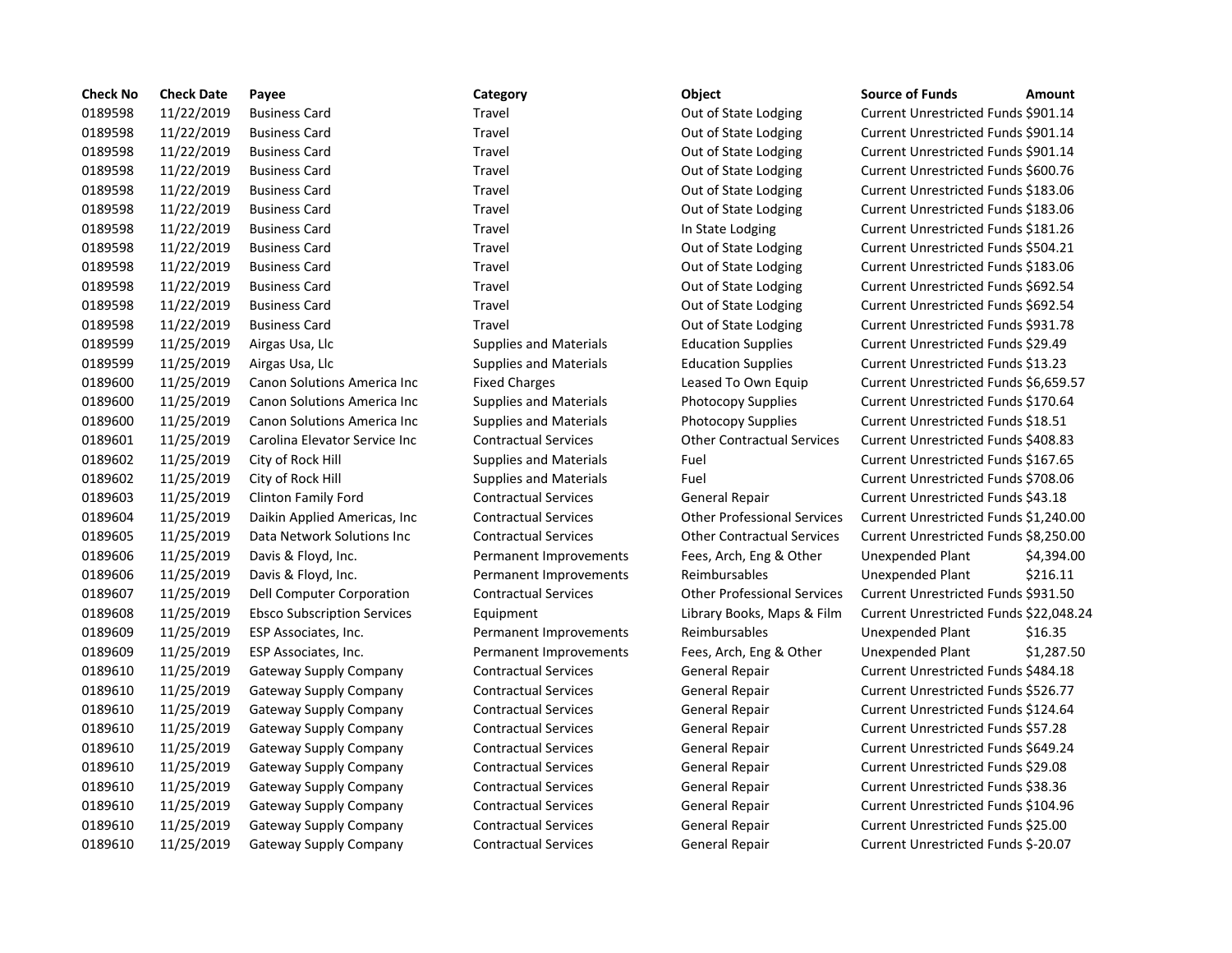| <b>Check No</b> | <b>Check Date</b> | Payee                               | Category                      | Object                             | <b>Source of Funds</b>                | <b>Amount</b> |
|-----------------|-------------------|-------------------------------------|-------------------------------|------------------------------------|---------------------------------------|---------------|
| 0189611         | 11/25/2019        | Global Industrial, Global Industria | <b>Supplies and Materials</b> | Other Supplies                     | Unexpended Plant                      | \$139.20      |
| 0189611         | 11/25/2019        | Global Industrial, Global Industria | <b>Supplies and Materials</b> | Other Supplies                     | Unexpended Plant                      | \$68.30       |
| 0189611         | 11/25/2019        | Global Industrial, Global Industria | <b>Supplies and Materials</b> | Other Supplies                     | Unexpended Plant                      | \$437.90      |
| 0189611         | 11/25/2019        | Global Industrial, Global Industria | <b>Supplies and Materials</b> | <b>Other Supplies</b>              | Unexpended Plant                      | \$66.08       |
| 0189611         | 11/25/2019        | Global Industrial, Global Industria | <b>Supplies and Materials</b> | <b>Other Supplies</b>              | Unexpended Plant                      | \$207.25      |
| 0189611         | 11/25/2019        | Global Industrial, Global Industria | <b>Supplies and Materials</b> | <b>Other Supplies</b>              | Unexpended Plant                      | \$1,251.84    |
| 0189611         | 11/25/2019        | Global Industrial, Global Industria | <b>Supplies and Materials</b> | <b>Other Supplies</b>              | Unexpended Plant                      | \$97.90       |
| 0189611         | 11/25/2019        | Global Industrial, Global Industria | <b>Supplies and Materials</b> | <b>Other Supplies</b>              | Unexpended Plant                      | \$71.44       |
| 0189611         | 11/25/2019        | Global Industrial, Global Industria | <b>Supplies and Materials</b> | <b>Other Supplies</b>              | Unexpended Plant                      | \$209.38      |
| 0189612         | 11/25/2019        | Graybar Electric Co                 | <b>Supplies and Materials</b> | <b>Other Supplies</b>              | Unexpended Plant                      | \$4,026.24    |
| 0189612         | 11/25/2019        | Graybar Electric Co                 | <b>Contractual Services</b>   | General Repair                     | Current Unrestricted Funds \$280.38   |               |
| 0189613         | 11/25/2019        | IData Incorporated                  | <b>Contractual Services</b>   | <b>Other Professional Services</b> | Current Unrestricted Funds \$2,565.00 |               |
| 0189614         | 11/25/2019        | Intellidemia Inc                    | <b>Contractual Services</b>   | <b>Other Professional Services</b> | Current Unrestricted Funds \$7,600.00 |               |
| 0189614         | 11/25/2019        | Intellidemia Inc                    | <b>Contractual Services</b>   | <b>Other Professional Services</b> | Current Unrestricted Funds \$600.00   |               |
| 0189615         | 11/25/2019        | <b>Interior Plantscapes LLC</b>     | <b>Contractual Services</b>   | <b>Other Professional Services</b> | Current Unrestricted Funds \$305.00   |               |
| 0189616         | 11/25/2019        | Johnson Controls Fire Protection LP | <b>Contractual Services</b>   | <b>Other Professional Services</b> | Current Unrestricted Funds \$267.50   |               |
| 0189617         | 11/25/2019        | Line Equipment Sales Co, Inc        | <b>Supplies and Materials</b> | <b>Education Supplies</b>          | Current Restricted Funds \$276.49     |               |
| 0189618         | 11/25/2019        | ManagedPrint Inc                    | <b>Contractual Services</b>   | Printing                           | Current Unrestricted Funds \$1,203.57 |               |
| 0189619         | 11/25/2019        | Mid-Carolina Ahec, Inc.             | <b>Contractual Services</b>   | <b>Other Professional Services</b> | Current Unrestricted Funds \$25.00    |               |
| 0189619         | 11/25/2019        | Mid-Carolina Ahec, Inc.             | <b>Contractual Services</b>   | <b>Other Professional Services</b> | Current Unrestricted Funds \$160.00   |               |
| 0189620         | 11/25/2019        | National Health Career Association  | <b>Supplies and Materials</b> | <b>Education Supplies</b>          | Current Unrestricted Funds \$702.00   |               |
| 0189621         | 11/25/2019        | Our Three Sons Broadcasting         | <b>Contractual Services</b>   | Advertising                        | Current Unrestricted Funds \$4,995.00 |               |
| 0189622         | 11/25/2019        | Palmetto Tire and Service           | <b>Contractual Services</b>   | General Repair                     | Current Unrestricted Funds \$405.38   |               |
| 0189623         | 11/25/2019        | Patton Inc                          | <b>Contractual Services</b>   | General Repair                     | Current Unrestricted Funds \$2,070.00 |               |
| 0189623         | 11/25/2019        | Patton Inc                          | <b>Contractual Services</b>   | <b>General Repair</b>              | Current Unrestricted Funds \$245.00   |               |
| 0189624         | 11/25/2019        | RCI of SC Inc.                      | Permanent Improvements        | Reimbursables                      | Unexpended Plant                      | \$53.50       |
| 0189624         | 11/25/2019        | RCI of SC Inc.                      | Permanent Improvements        | Fees, Arch, Eng & Other            | Unexpended Plant                      | \$460.00      |
| 0189625         | 11/25/2019        | <b>Record Storage Systems</b>       | <b>Contractual Services</b>   | Data Processing Serv               | Current Unrestricted Funds \$161.29   |               |
| 0189626         | 11/25/2019        | Rhinos Restaurant & Lounge, LLC     | <b>Supplies and Materials</b> | <b>Food Supplies</b>               | Current Unrestricted Funds \$250.00   |               |
| 0189626         | 11/25/2019        | Rhinos Restaurant & Lounge, LLC     | <b>Supplies and Materials</b> | <b>Food Supplies</b>               | Current Unrestricted Funds \$20.00    |               |
| 0189627         | 11/25/2019        | Dude Solutions Inc                  | <b>Contractual Services</b>   | <b>Other Professional Services</b> | Current Unrestricted Funds \$3,643.76 |               |
| 0189627         | 11/25/2019        | Dude Solutions Inc                  | <b>Contractual Services</b>   | <b>Other Professional Services</b> | Current Unrestricted Funds \$1,455.30 |               |
| 0189627         | 11/25/2019        | Dude Solutions Inc                  | <b>Contractual Services</b>   | <b>Other Professional Services</b> | Current Unrestricted Funds \$4,156.43 |               |
| 0189627         | 11/25/2019        | Dude Solutions Inc                  | <b>Contractual Services</b>   | <b>Other Professional Services</b> | Current Unrestricted Funds \$0.01     |               |
| 0189628         | 11/25/2019        | SCMS Inc.                           | <b>Contractual Services</b>   | <b>Other Contractual Services</b>  | Current Unrestricted Funds \$349.00   |               |
| 0189629         | 11/25/2019        | Snipes                              | <b>Supplies and Materials</b> | Janitorial Supplies                | Current Unrestricted Funds \$33.63    |               |
| 0189629         | 11/25/2019        | Snipes                              | <b>Supplies and Materials</b> | Janitorial Supplies                | Current Unrestricted Funds \$145.84   |               |
| 0189630         | 11/25/2019        | Softchalk Llc                       | <b>Supplies and Materials</b> | <b>Education Supplies</b>          | Current Unrestricted Funds \$1,395.00 |               |
| 0189630         | 11/25/2019        | Softchalk Llc                       | <b>Contractual Services</b>   | <b>Other Professional Services</b> | Current Restricted Funds \$6,230.00   |               |
|                 |                   |                                     |                               |                                    |                                       |               |

# Supplies and Materials **Canadia Industria Industrial** Other Supplies

| <b>Source of Funds</b>                | Amount     |
|---------------------------------------|------------|
| Unexpended Plant                      | \$139.20   |
| <b>Unexpended Plant</b>               | \$68.30    |
| <b>Unexpended Plant</b>               | \$437.90   |
| <b>Unexpended Plant</b>               | \$66.08    |
| <b>Unexpended Plant</b>               | \$207.25   |
| <b>Unexpended Plant</b>               | \$1,251.84 |
| <b>Unexpended Plant</b>               | \$97.90    |
| Unexpended Plant                      | \$71.44    |
| <b>Unexpended Plant</b>               | \$209.38   |
| Unexpended Plant                      | \$4,026.24 |
| Current Unrestricted Funds \$280.38   |            |
| Current Unrestricted Funds \$2,565.00 |            |
| Current Unrestricted Funds \$7,600.00 |            |
| Current Unrestricted Funds \$600.00   |            |
| Current Unrestricted Funds \$305.00   |            |
| Current Unrestricted Funds \$267.50   |            |
| <b>Current Restricted Funds</b>       | \$276.49   |
| Current Unrestricted Funds \$1,203.57 |            |
| Current Unrestricted Funds \$25.00    |            |
| Current Unrestricted Funds \$160.00   |            |
| Current Unrestricted Funds \$702.00   |            |
| Current Unrestricted Funds \$4,995.00 |            |
| Current Unrestricted Funds \$405.38   |            |
| Current Unrestricted Funds \$2,070.00 |            |
| Current Unrestricted Funds \$245.00   |            |
| Unexpended Plant                      | \$53.50    |
| <b>Unexpended Plant</b>               | \$460.00   |
| Current Unrestricted Funds \$161.29   |            |
| Current Unrestricted Funds \$250.00   |            |
| Current Unrestricted Funds \$20.00    |            |
| Current Unrestricted Funds \$3,643.76 |            |
| Current Unrestricted Funds \$1,455.30 |            |
| Current Unrestricted Funds \$4,156.43 |            |
| Current Unrestricted Funds \$0.01     |            |
| Current Unrestricted Funds \$349.00   |            |
| Current Unrestricted Funds \$33.63    |            |
| Current Unrestricted Funds \$145.84   |            |
| Current Unrestricted Funds \$1,395.00 |            |
| Current Restricted Funds \$6.230.00   |            |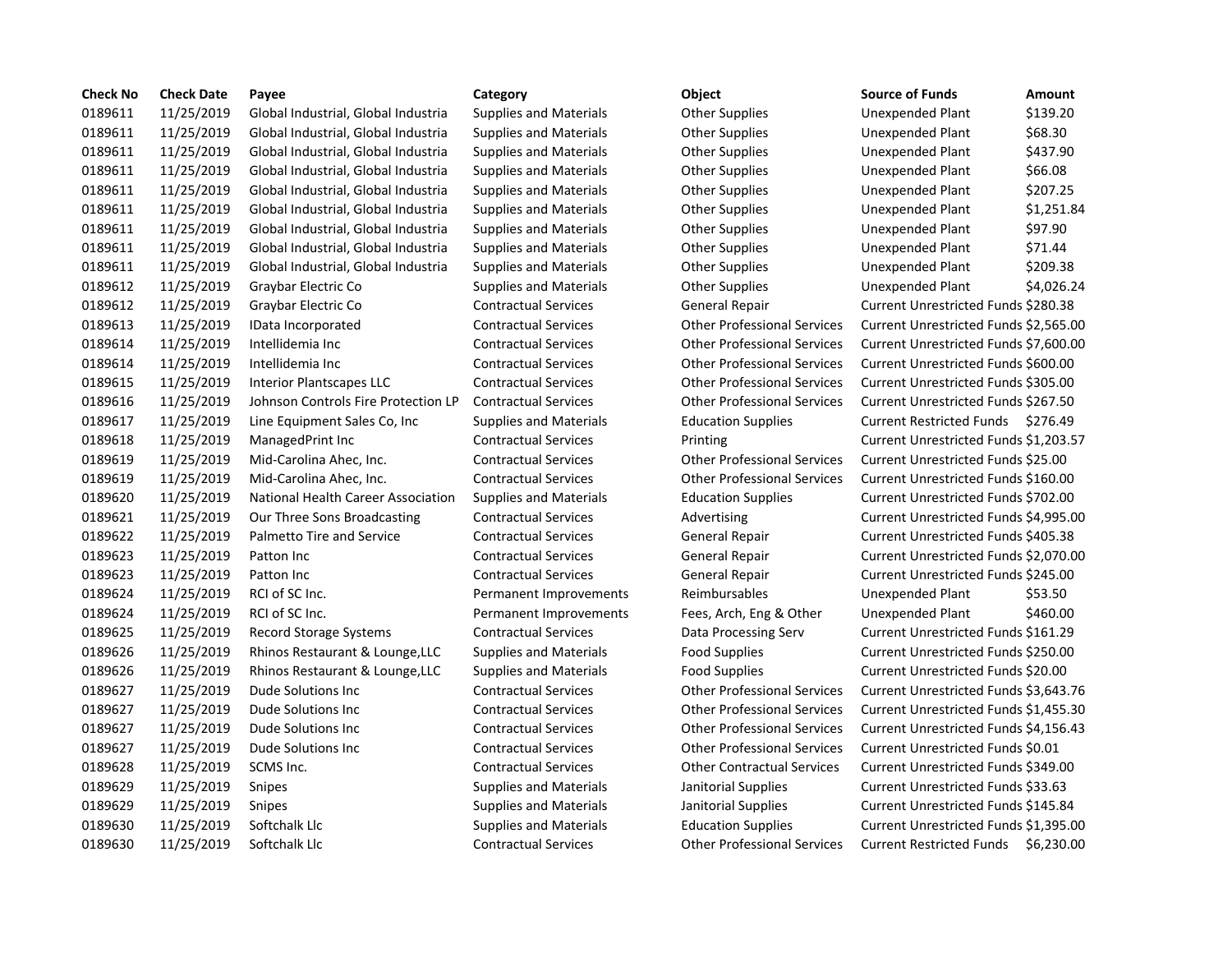| <b>Check No</b> | <b>Check Date</b> | Payee                             | Category                      | Object                             | <b>Source of Funds</b><br>Amount           |  |
|-----------------|-------------------|-----------------------------------|-------------------------------|------------------------------------|--------------------------------------------|--|
| 0189631         | 11/25/2019        | Staffmark                         | <b>Contractual Services</b>   | <b>Other Contractual Services</b>  | Current Unrestricted Funds \$522.59        |  |
| 0189631         | 11/25/2019        | Staffmark                         | <b>Contractual Services</b>   | <b>Other Contractual Services</b>  | Current Unrestricted Funds \$522.59        |  |
| 0189632         | 11/25/2019        | Waiter's Choice Catering          | <b>Supplies and Materials</b> | <b>Food Supplies</b>               | Current Unrestricted Funds \$1,575.7       |  |
| 0189633         | 11/25/2019        | <b>West Group</b>                 | Equipment                     | Library Books, Maps & Film         | Current Unrestricted Funds \$731.10        |  |
| 0189634         | 11/25/2019        | Youvisit Llc                      | <b>Contractual Services</b>   | <b>Other Professional Services</b> | Current Unrestricted Funds \$1,403.        |  |
| 0189635         | 11/26/2019        | ADC Engineering, Inc              | Permanent Improvements        | Reimbursables                      | <b>County Projects</b><br>\$121.22         |  |
| 0189635         | 11/26/2019        | ADC Engineering, Inc.             | Permanent Improvements        | Fees, Arch, Eng & Other            | \$482.00<br><b>County Projects</b>         |  |
| 0189636         | 11/26/2019        | Dade Paper and Bag Co             | <b>Supplies and Materials</b> | Janitorial Supplies                | Current Unrestricted Funds \$1,387.3       |  |
| 0189636         | 11/26/2019        | Dade Paper and Bag Co             | <b>Supplies and Materials</b> | Janitorial Supplies                | Current Unrestricted Funds \$255.20        |  |
| 0189637         | 11/26/2019        | Davis & Floyd, Inc.               | Permanent Improvements        | Fees, Arch, Eng & Other            | Unexpended Plant<br>\$3,546.0              |  |
| 0189638         | 11/26/2019        | IData Incorporated                | <b>Contractual Services</b>   | <b>Other Professional Services</b> | Current Unrestricted Funds \$1,885.0       |  |
| 0189639         | 11/26/2019        | Southeastern Paper Group, Inc     | <b>Supplies and Materials</b> | Janitorial Supplies                | Current Unrestricted Funds \$343.68        |  |
| 0189639         | 11/26/2019        | Southeastern Paper Group, Inc.    | <b>Supplies and Materials</b> | Janitorial Supplies                | Current Unrestricted Funds \$391.51        |  |
| 0189640         | 11/26/2019        | Watson Tate Savory Architects Inc | Permanent Improvements        | Fees, Arch, Eng & Other            | <b>Unexpended Plant</b><br>\$12,992        |  |
| 0189640         | 11/26/2019        | Watson Tate Savory Architects Inc | Permanent Improvements        | Reimbursables                      | \$664.74<br>Unexpended Plant               |  |
| E0008945        | 11/11/2019        | <b>YTC Employee</b>               | Travel                        | In State Priv Auto                 | Current Unrestricted Funds \$65.12         |  |
| E0008946        | 11/11/2019        | <b>YTC Employee</b>               | Travel                        | In State Priv Auto                 | Current Unrestricted Funds \$199.80        |  |
| E0008947        | 11/11/2019        | <b>YTC Employee</b>               | Travel                        | In State Priv Auto                 | Current Unrestricted Funds \$32.40         |  |
| E0008947        | 11/11/2019        | <b>YTC Employee</b>               | Travel                        | Out of State Priv Auto             | Current Unrestricted Funds \$37.90         |  |
| E0008948        | 11/11/2019        | <b>YTC Employee</b>               | Travel                        | In State Priv Auto                 | Current Unrestricted Funds \$48.00         |  |
| E0008949        | 11/11/2019        | <b>YTC Employee</b>               | Travel                        | In State Priv Auto                 | Current Unrestricted Funds \$148.68        |  |
| E0008950        | 11/11/2019        | <b>YTC Employee</b>               | Travel                        | In State Priv Auto                 | Current Unrestricted Funds \$88.45         |  |
| E0008951        | 11/11/2019        | <b>YTC Employee</b>               | Travel                        | In State Priv Auto                 | Current Unrestricted Funds \$38.12         |  |
| E0008952        | 11/11/2019        | <b>YTC Employee</b>               | Travel                        | In State Priv Auto                 | Current Unrestricted Funds \$77.76         |  |
| E0008953        | 11/11/2019        | <b>YTC Employee</b>               | Travel                        | Out of State Misc Travel           | Current Unrestricted Funds \$32.84         |  |
| E0008953        | 11/11/2019        | <b>YTC Employee</b>               | Travel                        | <b>Out of State Meals</b>          | Current Unrestricted Funds \$57.06         |  |
| E0008954        | 11/12/2019        | <b>YTC Employee</b>               | Travel                        | In State Priv Auto                 | Current Unrestricted Funds \$11.23         |  |
| E0008955        | 11/12/2019        | <b>YTC Employee</b>               | Travel                        | In State Priv Auto                 | <b>Current Unrestricted Funds \$58.32</b>  |  |
| E0008956        | 11/12/2019        | <b>YTC Employee</b>               | Travel                        | In State Priv Auto                 | Current Unrestricted Funds \$93.96         |  |
| E0008957        | 11/12/2019        | <b>YTC Employee</b>               | Travel                        | In State Priv Auto                 | Current Unrestricted Funds \$72.90         |  |
| E0008957        | 11/12/2019        | <b>YTC Employee</b>               | Travel                        | In State Priv Auto                 | Current Unrestricted Funds \$365.49        |  |
| E0008958        | 11/12/2019        | <b>YTC Employee</b>               | Travel                        | In State Lodging                   | <b>Current Unrestricted Funds \$282.52</b> |  |
| E0008958        | 11/12/2019        | <b>YTC Employee</b>               | Travel                        | In State Priv Auto                 | Current Unrestricted Funds \$199.80        |  |
| E0008958        | 11/12/2019        | <b>YTC Employee</b>               | Travel                        | In State Meals                     | Current Unrestricted Funds \$38.86         |  |
| E0008959        | 11/12/2019        | <b>YTC Employee</b>               | Travel                        | In State Priv Auto                 | Current Unrestricted Funds \$10.58         |  |
| E0008960        | 11/12/2019        | <b>YTC Employee</b>               | Travel                        | In State Priv Auto                 | Current Unrestricted Funds \$21.27         |  |
| E0008960        | 11/12/2019        | <b>YTC Employee</b>               | Travel                        | Out of State Priv Auto             | Current Unrestricted Funds \$23.32         |  |
| E0008961        | 11/12/2019        | <b>YTC Employee</b>               | Travel                        | Out of State Other Trans           | Current Unrestricted Funds \$28.66         |  |
| E0008961        | 11/12/2019        | <b>YTC Employee</b>               | Travel                        | Out of State Meals                 | Current Unrestricted Funds \$20.64         |  |